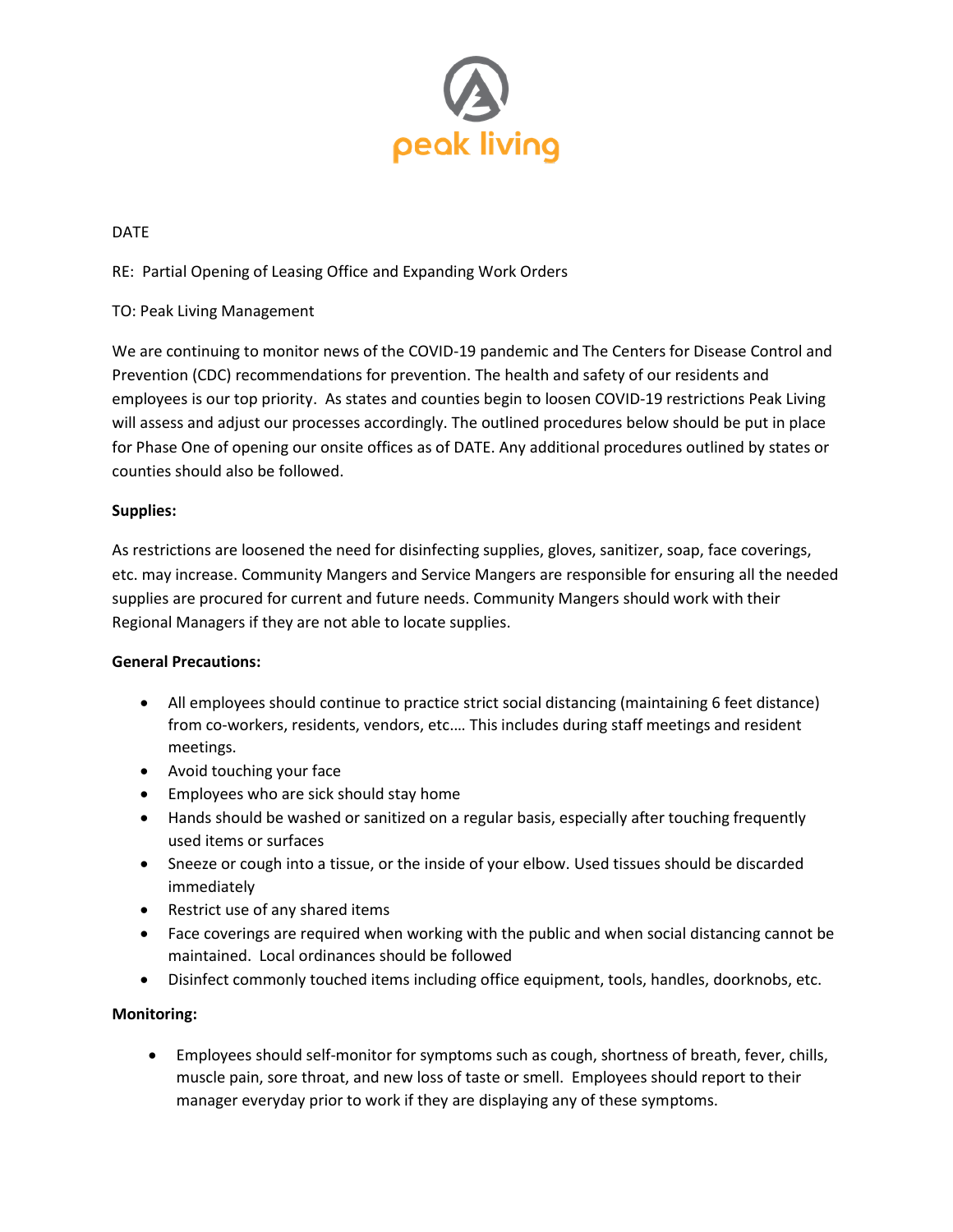- Community Managers should conduct daily health checks with employees by educating employees on the above symptoms and ask if they are currently experiencing any symptoms. Daily check-ins should be conducted at the start of the shift and should be done safely and respectfully. Confidentiality should be respected.
- Community Managers should document completion of daily health checks in the "Employee Health Check Log"
- If an employee is displaying symptoms they should be sent home and can return once they have clearance from a health care provider and/or followed the [CDC recommendations.](https://www.cdc.gov/coronavirus/2019-ncov/if-you-are-sick/steps-when-sick.html)

# **Leasing Offices:**

- All leasing offices should remain closed to walk-in traffic. Residents should continue to utilize online payment options. If this is not possible residents should call or email the office to make other arrangements.
- New lease signings and touring of apartments, certification completion and recertification completion will be open to appointment only
- The number of guests in an office at once should be limited to allow for social distancing
- When giving an in person tour the below precautions should be taken:
	- o Always maintain social distancing
	- o Face coverings are required
	- o Used office areas should be sanitized after each appointment
- Staff should wear gloves when handling payments or paperwork that is being touched by others
- Staff should avoid sharing office supplies or tools, if it is necessary these objects should be disinfected after each use
- Seating arrangements should be set up to allow for social distancing
- Office areas should display markings on the floor or use signage to notify what is appropriate social distancing
- All work order requests should be submitted to the office via resident portal, phone or email. Work orders will be limited to emergencies and time sensitive repairs (see below). Service teams should continue to work on make ready units, grounds, shop organization, etc.
- Laundry areas should remain open and be cleaned/disinfected multiple times a day during business hours. Signs should be posted advising residents that they should use caution and be disinfecting after hours.
- All common areas should remain closed but should still be cleaned/disinfected regularly.
- Package deliveries should continue to be sent directly to the resident and not handled by the office.
- ALL office areas should be cleaned daily and sanitized periodically throughout the day. Commonly touched objects in the office should be sanitized at least three times a day.
- Weather permitting, office windows should be open to allow for better circulation.

# **Service Requests:**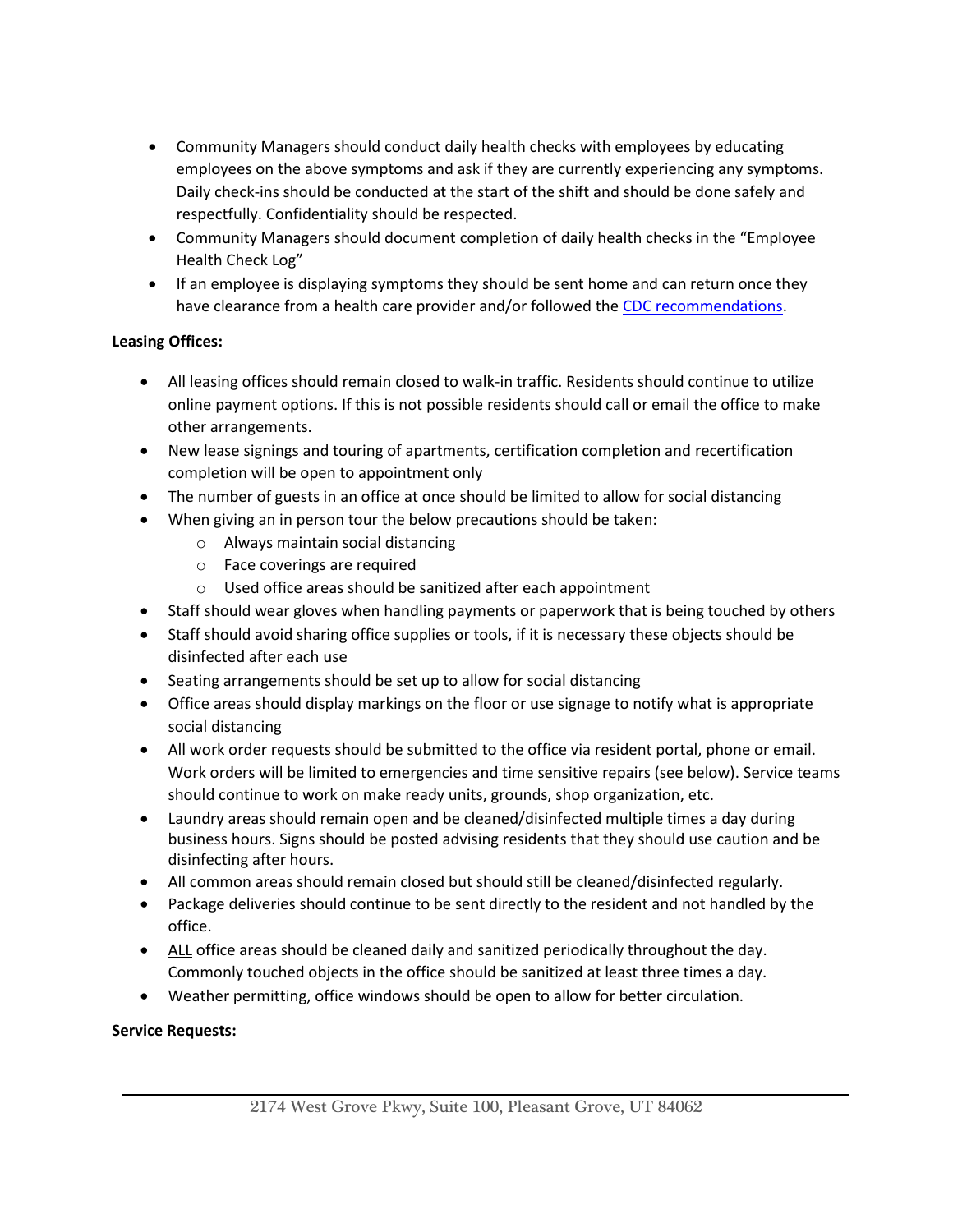At this time, we will expand work order completion to work orders that are time sensitive and continue to perform emergency service requests. If there is question if a specific request is considered time sensitive or an emergency, please reach out to your Regional Manager.

Emergency requests typically include:

- o No electricity throughout the apartment
- o No water throughout the apartment
- $\circ$  No heating or air conditioning in severe weather conditions (heat when temperature is below 45°; air conditioning when temperature is above 85°)
- o Refrigerator not cooling
- o Water coming into an apartment
- o Active water leaks or other water intrusion
- o The possibility of fire from electrical sparks
- o Stopped-up toilet in an apartment with only one bathroom
- $\circ$  Situations where the resident's safety is jeopardized (i.e. the apartment has been broken into and the locks and windows are damaged)

Time sensitive requests may include:

- o Lighting repairs
- o Dishwashers
- o Fridge work orders (excluding ice makers)
- o Partially working stoves
- o Microwaves
- o Inoperable doors or doors off hinges (closet doors would be excluded)
- o All slow or clogged sink drains
- o Any type of leak
- o Loose doorknobs on exterior doors– to prevent lock outs and major inconvenience
- $\circ$  Use discretion on repairing electrical issues. For example: outlets not working. If the outlet that isn't working controls the microwave or is the only outlet in the bathroom, it needs to be repaired

### **Service Procedures:**

Before entering a unit, the below questions should be asked of the resident to assess the situation. If the answer is 'Yes" to any of these questions you may be able to use a third-party vendor to complete the work, if one is available in a reasonable amount of time **AND COST IS APPROVED** by Asset Manager in advance. Vendors should only be used in emergency situations, if a vendor is not an option, service employees will be required to perform the work. If the work order is not urgent the resident should be informed that the work order will be completed when they are feeling well.

- "Have you experienced cough, fever or shortness of breath in the past two weeks?"
- "Have you or anyone that you live with been exposed to another person diagnosed by a medical professional with COVID-19?"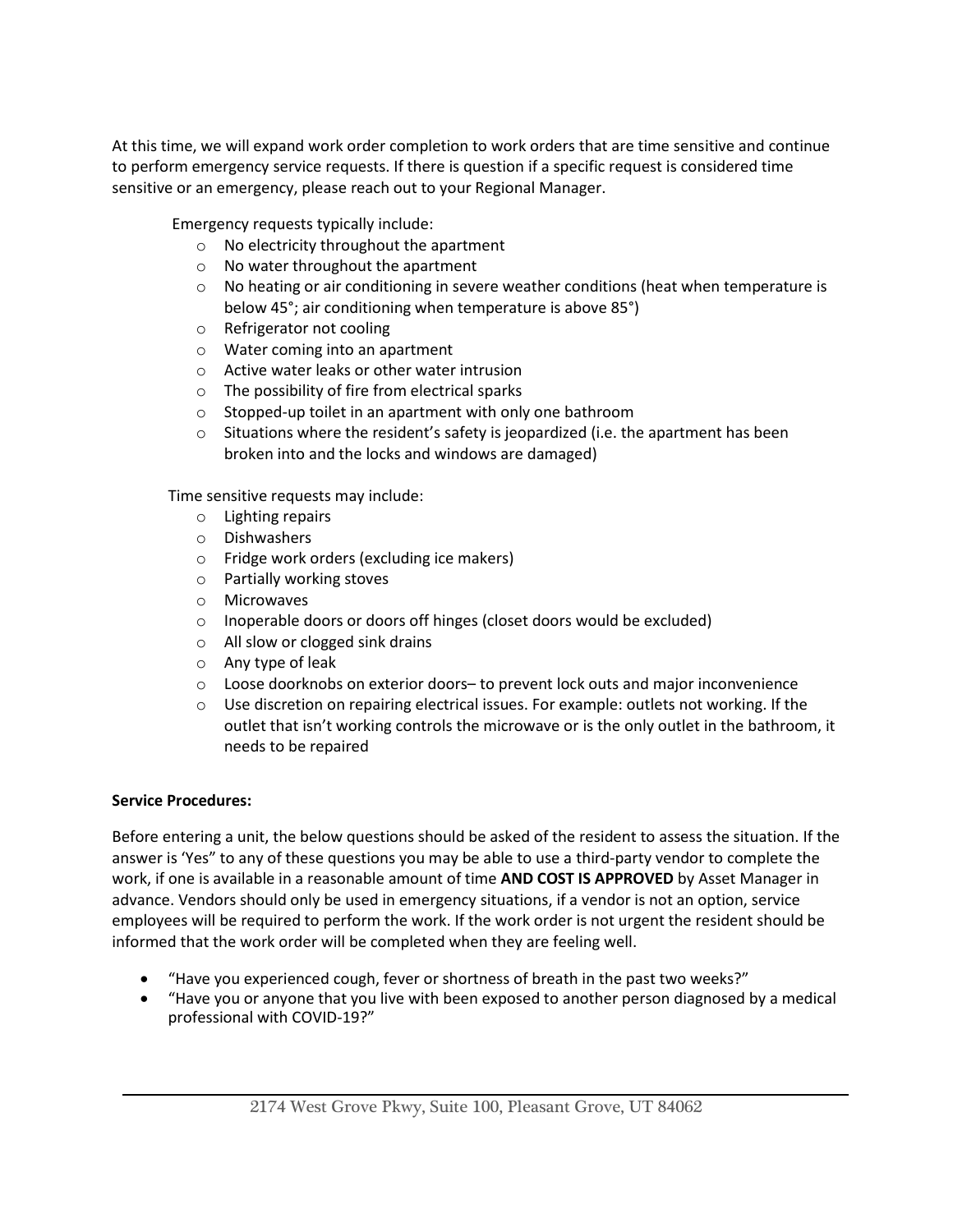- "Have you or anyone that you live with themselves been diagnosed by a medical professional with COVID-19?"
- "Have you traveled to any place considered high risk for Coronavirus in the past 14 days?"

When a service employee enters an occupied apartment to complete a work order, they should follow the below precautions:

- Weather permitting, windows should be opened around work area
- Work area should be disinfected with bleach diluted in water. 4 teaspoons bleach per quart of water
- Wear disposable gloves when entering a unit, if available (If disposable gloves are not available you should follow CDC recommendations for handwashing). Properly and immediately dispose of these gloves after leaving the unit. When removing personal protective equipment, first remove and dispose of gloves. Then, immediately clean your hands with soap and water or alcohol-based hand sanitizer
- Hands should be washed prior to and after entering an apartment
- Wearing a face covering is required when working in an occupied unit
- Ask the members of the household to stay in a separate room, or at least 6 feet away, while the work is being performed. If an occupant is not practicing social distancing the technician should inform them that it is company protocol for residents isolate and if the resident will not, the technician must leave, and work will be rescheduled
- Avoid touching your eyes, nose, and mouth with unwashed hands
- **(Sick resident precaution only)** If an employee needs to enter the unit of a sick resident, and they do not wear a disposable painter's suit, upon leaving the unit the employee can change clothes and wash laundry thoroughly before returning to work. Employees will be paid for time spent to change clothes

For other recommendations please review the CDC recommendations: [\(https://www.cdc.gov/coronavirus/2019-ncov/hcp/guidance-prevent-spread.html\)](https://www.cdc.gov/coronavirus/2019-ncov/hcp/guidance-prevent-spread.html)

The best form of prevention when entering a unit is to adhere to social distancing, wash hands thoroughly and do not touch your face.

If unable to locate supplies for purchase, please contact your Regional Manager or Michael Collings.

We will continue to monitor all news regarding the spread of the Coronavirus throughout the United States and recommend you to reference the World Health Organization

[\(https://www.who.int/emergencies/diseases/novel-coronavirus-2019\)](https://www.who.int/emergencies/diseases/novel-coronavirus-2019) , the U.S. Centers for Disease Control and Prevention [\(https://www.cdc.gov/coronavirus/2019-ncov/index.html\)](https://www.cdc.gov/coronavirus/2019-ncov/index.html), and your local health department for updated information on the virus.